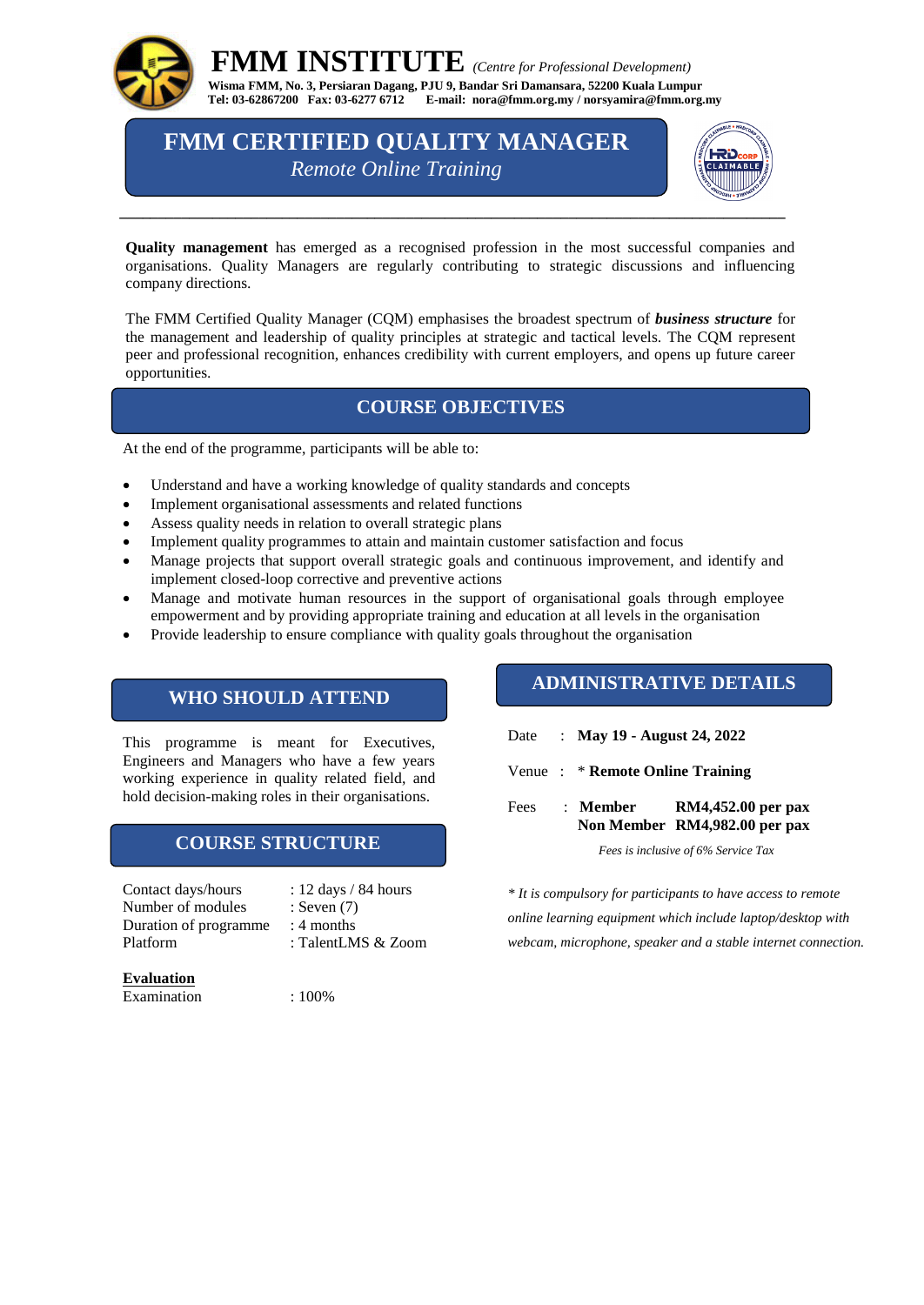

## **FMM CERTIFIED QUALITY MANAGER**

### COURSE CONTENTS

- **Module 1: Introduction and Leadership**
- **Module 2: Strategic Plan Development and Deployment**
- **Module 3: Management Elements and Methods**
- **Module 4: Quality Management Tools**
- **Module 5: Customer-Focused Organisations**
- **Module 6: Supply Chain Management**
- **Module 7: Training and Development**

### **AWARD OF CERTIFICATION**

Participants are required to meet the 80% FMM Institute's course attendance requirement to qualify to sit for internal examination. Upon successful completion of the course and its examination, participants will be awarded the FMM Certified Quality Manager issued by FMM Institute.

*All cancellations must be made in writing. There will be no charge for cancellation received 14 or more working days before the start of the programme. Cancellation received 7-13 working days before the start of the programme is subjected to a cancellation fee of 50% of the course fees. Cancellation received 6 working days and below before the start of the programme is subjected to cancellation fee of 100% of the course fees. If the participant fails to attend the programme, the full course fees are payable. However, replacement can be accepted at no additional cost.*